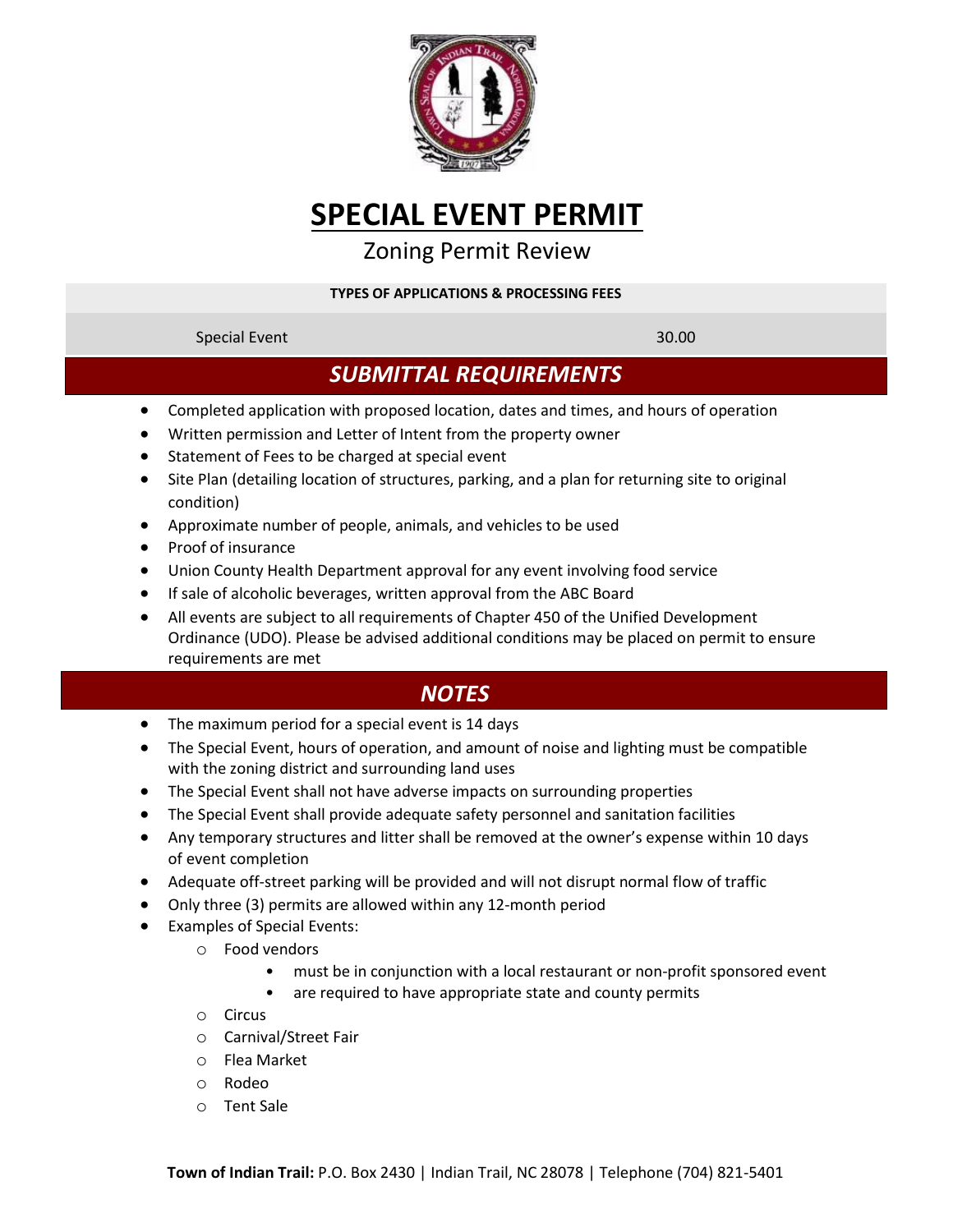## **SPECIAL EVENT PERMIT**

| <b>GENERAL INFORMATION</b>                              |                                                                                  |  |  |
|---------------------------------------------------------|----------------------------------------------------------------------------------|--|--|
| Name of Event:                                          | Event Location:                                                                  |  |  |
| Date(s) of Event:                                       | Parcel Number:                                                                   |  |  |
| Start and End Times (max allowable time is 14<br>days): | Zoning District:                                                                 |  |  |
| Description of Event:                                   | Event Equipment or Structures (i.e., bleachers,<br>concessions, canopies, etc.): |  |  |
| PROPERTY OWNER CONTACT                                  |                                                                                  |  |  |
| Property Owner's Name                                   | Address                                                                          |  |  |
| Phone                                                   | Email                                                                            |  |  |
| Signature                                               | Date                                                                             |  |  |
| Notary                                                  | Date                                                                             |  |  |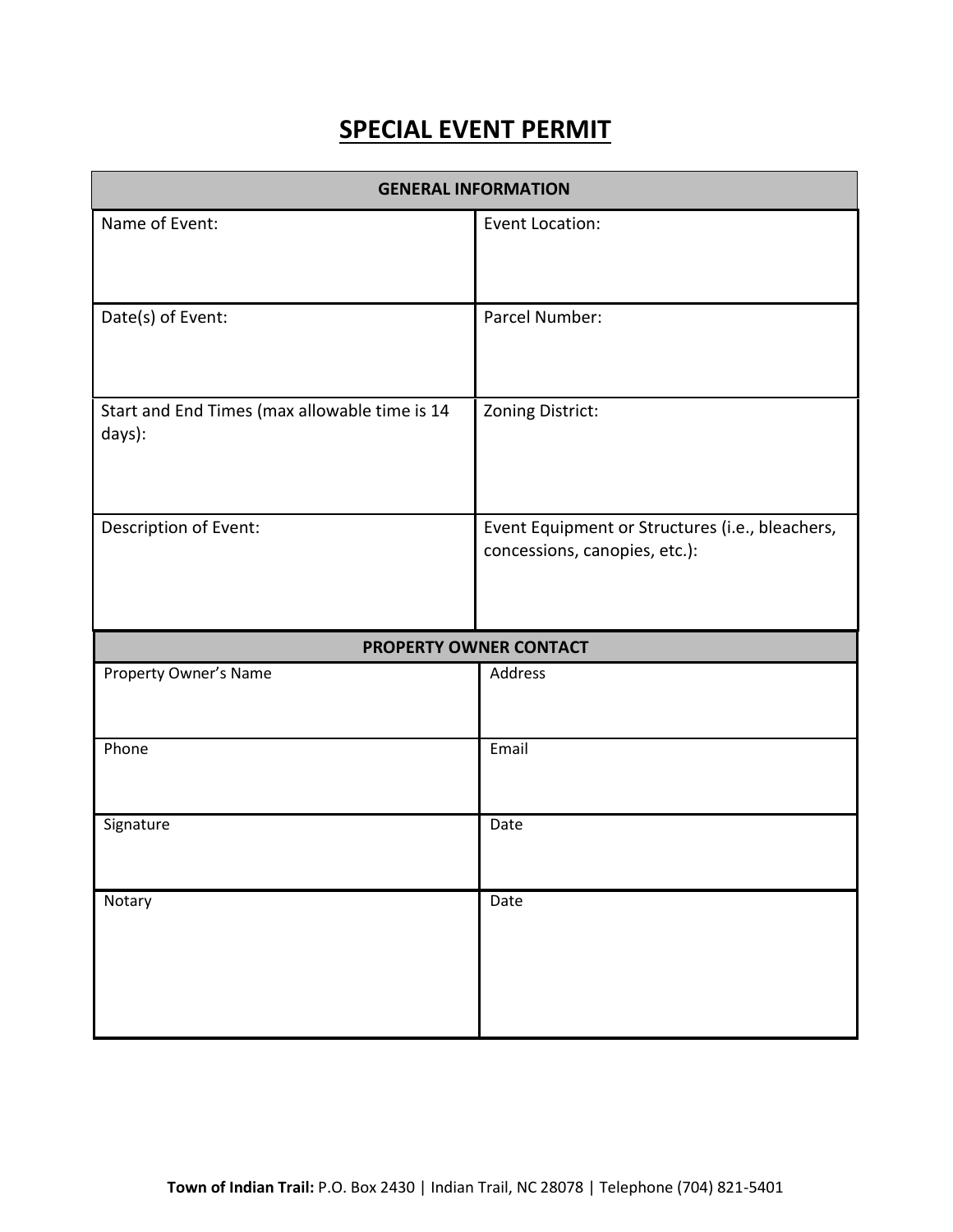## **SPECIAL EVENT PERMIT**

*IMPORTANT: The applicant is responsible for contacting Union County Sheriff's Department to discuss potential traffic ingress and egress issues for the event.*

*Applicant declares all information submitted on this application is true and accurate. Applicant will immediately notify the Zoning Administrator of any additions or changes that arise after application is submitted. Changes could result in denial or revocation of permit. On behalf of the above organization(s) and all members thereof, applicant agrees to abide by all policies, procedures and instructions set forth or provided by the Town of Indian Trail, its staff, officers, and designated agents; and will also comply with allrelevant local, state, and federal regulations.*

| PROJECT CONTACT (APPLICANT) |         |  |
|-----------------------------|---------|--|
| Applicant's Name            | Company |  |
|                             |         |  |
| Occupation                  | Address |  |
|                             |         |  |
| Phone                       | Email   |  |
|                             |         |  |
| Signature                   | Date    |  |
|                             |         |  |
| Notary                      | Date    |  |
|                             |         |  |
|                             |         |  |
|                             |         |  |